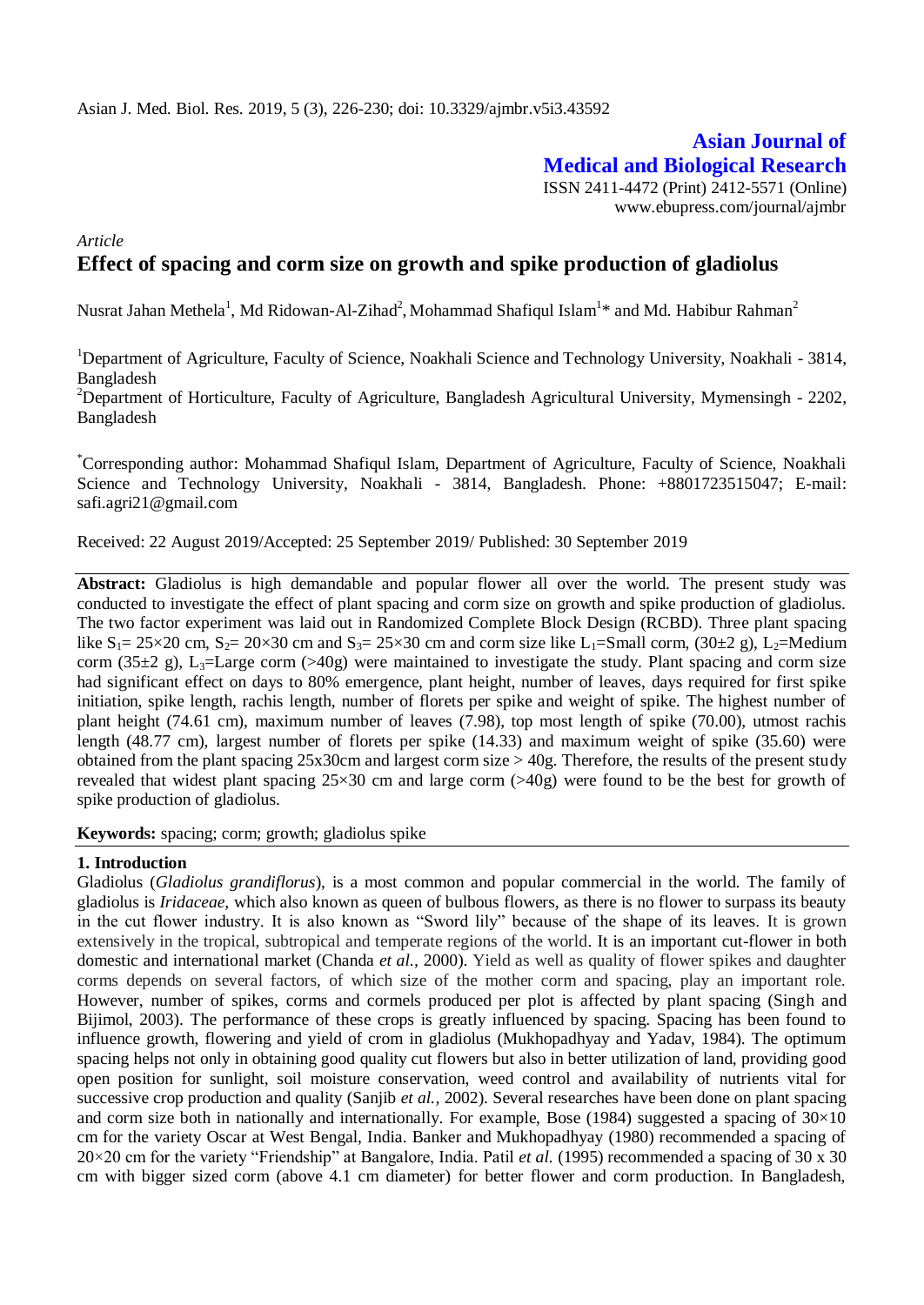Mollah *et al.* (1995) suggested a spacing  $15\times15$  cm and large cormel (7.0±0.2 g) for production of quality flowers and corm of gladiolus. It was found that spike length, floret number, flower diameter, size and weight of corms were increased. Though the research work is very old but plant spacing is important for better flower production. Now climatic conditions have been changed. Since the current information is meager regarding the proper spacing with present climatic context and the objective of the study is to investigate the proper plant spacing for better growth and flower production of gladiolus.

#### **2. Materials and Methods**

The present study was conducted at the Landscape Section, Bangladesh Agricultural University, Mymensingh during the period from October, 2015 to May, 2016 to investigate the effect of plant spacing on growth and flower production of gladiolus. The soil of the experimental site was a medium high land, silt loam and soil pH was 6.8. The land was well drained with good irrigation facilities. The recommend plant spacing and corm size of the experiment were  $S_1 = 25 \times 20$  cm,  $S_2 = 20 \times 30$  cm,  $S_3 = 25 \times 30$  cm and  $C_1 = S$ mall corm,  $30 \pm 2$  g,  $C_2 =$ Medium corm,  $35\pm2$  g,  $C_3 =$  Large corm >40g respectively. The experiment was laid out in Randomized Complete Block Design with three replications. Each block was divided into 9 plots where treatments were allotted at random. Thus, there were 27 (9x3) unit plots in the experiment. The size of a unit plot was  $1 \text{ m } x \text{ 1.2}$ m. The distance between the blocks was 50cm and between the adjacent plots was 25 cm. The different sizes corm of gladiolus viz. Small corm,  $(30\pm 2 \text{ g})$ , Medium corm,  $(35\pm 2 \text{ g})$ , Large corm,  $(>40g)$  were collected from Landscape Section, Bangladesh Agricultural University, Mymensingh and used in the present study. The parameter of the experiment were days required for 80% emergence, plant height, number of leaves per plant, days required for first spike initiation, Length of Spike at harvest, rachis length at harvest, number of florets per spike. The mean for all the treatments was calculated and the analysis of variance for each of the characters was performed by F test. The differences between the treatment means were evaluated by least significant difference (LSD) test at 1% or 5% probability wherever applicable (Gomez and Gomez, 1984).

### **3. Results and Discussion**

### **3.1. Days required for 80% emergence of the crop**

The effect of plant spacing and corm size was significant in respect of days required for 80% emergence of crop. The shortage time (11.00 days) was required in case of plant spacing  $25\times30$  cm (S<sub>3</sub>) with the largest corm size >40g (C<sub>3</sub>). The longest time (22.00 days) was obtained from plant spacing  $25\times20$  cm (S<sub>1</sub>) with small corm size  $30\pm2$  g (C<sub>1</sub>) (Table 1). Similar results were obtained by Kumar *et al.* (2016).

## **3.2. Number of leaves per plant**

Different plants spacing and corm sizes on number of leaves per plant were statistically significant at 25, 40, 55 and 70 DAP (Table 1). It was found that maximum number of leaves (7.98) was produced in case of plant spacing  $25\times30$  cm and large corm size  $>40g$ . The minimum number of leaves (6.35) was produced in case of plant spacing  $25\times20$  cm with small corm size  $30\pm2$  g (Table 1). Leaves produced per plant were more in the plants grown with wither spacing with large corm size (Kumar *et al.,* 2016; Singh, 1998; Dilta *et al.,* 2000).

## **3.3. Plant height**

The plant spacing and corm size on the plant height was found to be significant and highest at 70 DAP (74.61 cm) for the plant spacing 25 x 30 cm and corm size  $>40g$ , (S<sub>3</sub>C<sub>3</sub>). The lowest was found at 70 DAP (68.33 cm) with plant spacing  $25\times20$  cm and small corm size (30 $\pm$ 2) g (Figure 1). The plant synthesize more carbohydrates, hormones like  $GA_3$  that enhanced longitudinal growth as internodes length and resulted in longer plants (Kumar *et al.,* 2016; Singh, 1998; Dilta *et al.,* 2000).

## **3.4. Days required for first spike initiation**

The effect of plant spacing and corm size was found significant in respect of first spike initiation and their interaction effect was also found significant. The maximum time (98.33 days) was required in case of smallest corm size  $(30\pm2)$  g) combined with 25 x 20 cm, while it was minimum (70.33 days) in case of largest corm size (>40g) in combinations with largest spacing ( $25\times30$  cm) (Table 2). The fact was that in wider spacing the plant face lesser competition for water and mineral than the plant at closer spacing. (Mukhopadhyay and Yaday, 1984).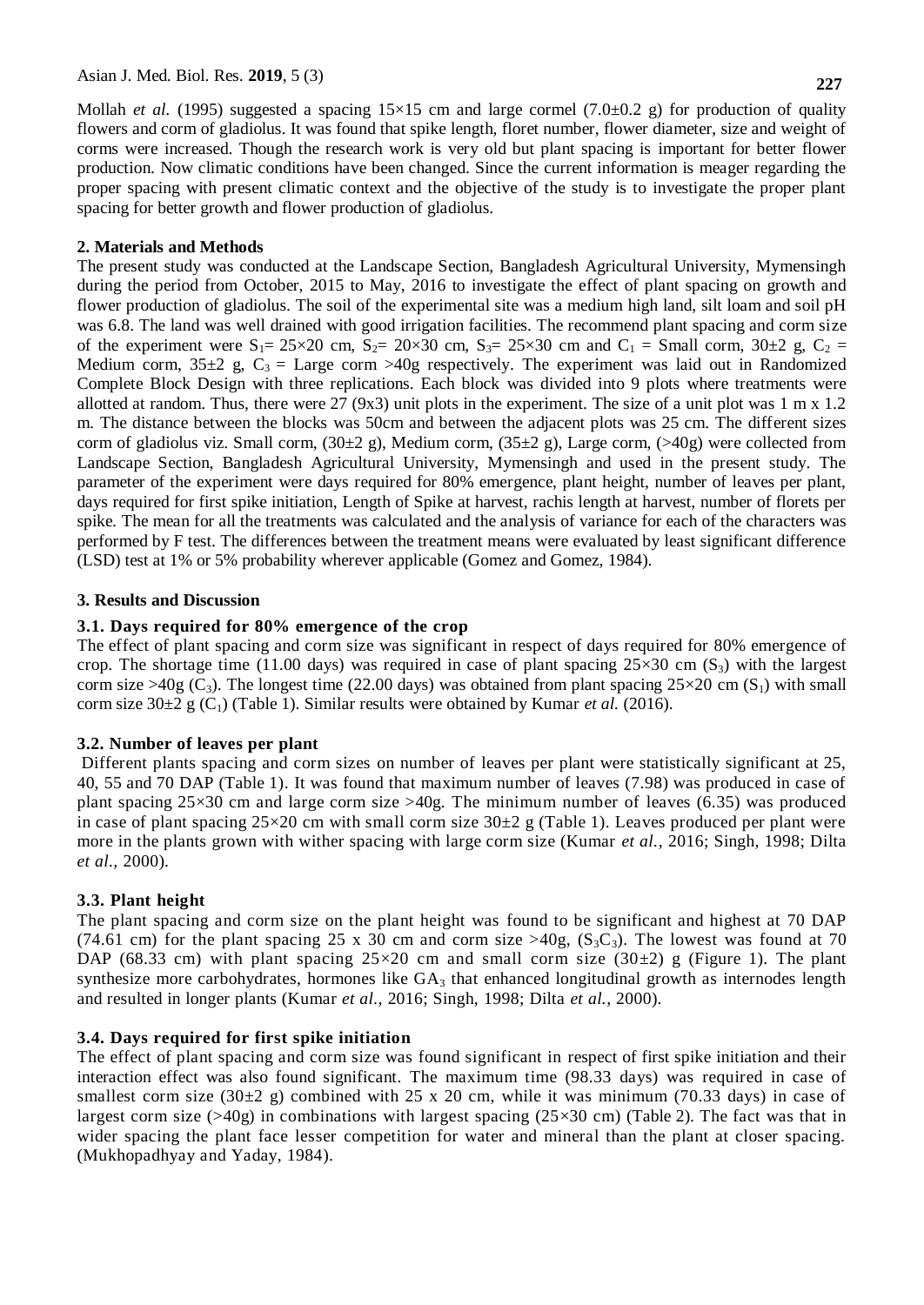#### **3.5. Length of spike at harvest**

It was observed that the maximum spike length (70.00 cm) was produced by the plant spacing with large corms  $(>40g)$ , while the minimum (53.50 cm) in case of plant spacing  $25\times20$  cm and small corm size (30 $\pm$ 2 g) (Table 2). Plant spacing and corm size on rachis length at harvest was statistically significant and their interaction effect was also significant. Uptake of moisture, nutrient and utilization of more sunlight allow the plant to grow more rapidly than closer spacing. These allowed the plant to synthesize more carbohydrates hormones like GA<sup>3</sup> that enhanced longitudinal growth as internodes length and resulted in longer spike. (Kumar *et al.,* 2016; Singh 1998; Dilta *et al.,* 2000).

## **3.6. Rachis length at harvest**

Plant spacing and corm size on rachis length at harvest was statistically significant and their interaction effect was also significant. It was found that the highest rachis length (48.77 cm) was produced in case of the widest plant spacing  $25\times30$  cm and the largest corm size (65 $\pm 2$  g) while the lowest (33.67 cm) was produced in case of plant spacing 25 x 20 cm with the smallest corm size (30 $\pm$ 2 g) (Table 2). Similar result was found by Rabbani and Azad (1996).

## **3.7. Number of florets per spike and weight of spike**

The plant spacing and corm size on number of florets per spike was significant. The widest spacing 25 x 30 cm and largest corm Size (>40g) produced maximum number (14.33) of florets per spike while it was minimum (8.50) with plant spacing 25 x 20 cm and small corm size (30 $\pm$ 2 g) (Table 2). Similar findings were observed by Kumar *et al.,* (2016) and Dilta *et al.,* (2000).

The maximum weight of spike  $(35.60 \text{ g})$  was obtained by plant spacing  $25\times30$  cm with the largest corm size  $(65±2 g)$ , while minimum weight  $(20.60 g)$  was recorded in case of plant spacing  $25\times20$  cm and small corm size  $(30±2 g)$  (Table 2). This could be due to higher amount of stored food reserves in large corms with wider plant spacing. (Mukhopadhyay and Yadav, 1984).

| <b>Treatment</b>      | Days required for | Number of leaves per plant at |       |              |              |
|-----------------------|-------------------|-------------------------------|-------|--------------|--------------|
| combination           | 80% emergence     | 25DAP                         | 40DAP | <b>55DAP</b> | <b>70DAP</b> |
| $S_1C_1$              | 22.00             | 2.17                          | 3.81  | 5.10         | 6.35         |
| $S_1C_2$              | 14.00             | 2.33                          | 4.00  | 5.67         | 7.20         |
| $S_1C_3$              | 13.00             | 2.67                          | 4.33  | 6.00         | 7.67         |
| $S_2C_1$              | 21.00             | 2.26                          | 4.10  | 5.61         | 6.60         |
| $S_2C_2$              | 14.00             | 2.51                          | 4.53  | 5.89         | 7.41         |
| $S_2C_3$              | 12.67             | 2.81                          | 4.67  | 6.25         | 7.80         |
| $S_3C_1$              | 20.00             | 2.50                          | 4.30  | 6.14         | 7.00         |
| $S_3C_2$              | 13.00             | 2.87                          | 4.72  | 6.67         | 7.70         |
| $S_3C_3$              | 11.00             | 3.25                          | 5.06  | 7.00         | 7.98         |
| LSD <sub>0.05</sub>   | 0.44              | 0.09                          | 0.14  | 0.07         | 0.10         |
| LSD <sub>0.01</sub>   | 0.61              | 0.13                          | 0.20  | 0.10         | 0.15         |
| Level of significance | $***$             | $***$                         | $**$  | $***$        | $***$        |

## **Table 1. The combined effect of 80% emergence, plant height and number of leaves at different days after planting of gladiolus.**

**\*\***= Significant at 1% level of probability, **\*** = Significant at 5% level of probability, NS = Not significant

 $S_1 = 25 \times 20$  cm,  $S_2 = 20 \times 30$ ,  $S_3 = 25 \times 30$ 

 $C_1$  = Small corm, 30  $\pm 2$  g,  $C_2$  = Medium corm, 35  $\pm 2$  g,  $C_3$  = Large corm, >40g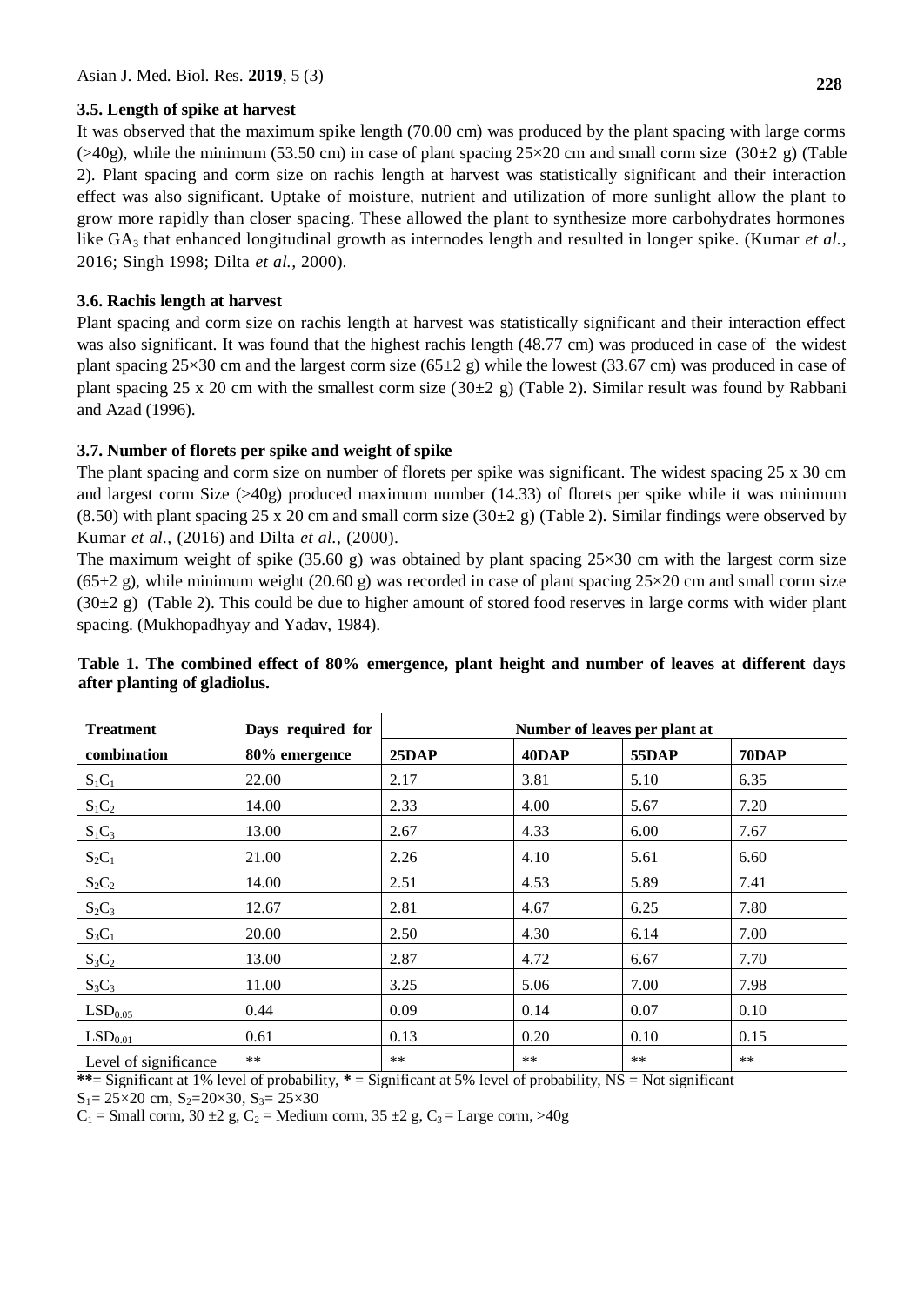| Table 2. The combined effect of different plant spacing and corm size on plant growth, flowering, corm |  |  |
|--------------------------------------------------------------------------------------------------------|--|--|
| and cormel production of gladiolus.                                                                    |  |  |

| <b>Treatment</b>      | <b>First</b><br>spike | Length of spike | <b>Rachis</b><br>length | <b>Number</b><br>of | Weight of spike |
|-----------------------|-----------------------|-----------------|-------------------------|---------------------|-----------------|
| combination           | initiation (day)      | at harvest (cm) | at harvest (cm)         | florets per spike   | (gm)            |
| $S_1C_1$              | 98.33                 | 53.50           | 33.67                   | 8.50                | 20.60           |
| $S_1C_2$              | 78.33                 | 58.33           | 35.99                   | 9.33                | 23.47           |
| $S_1C_3$              | 76.33                 | 60.47           | 37.33                   | 10.14               | 26.60           |
| $S_2C_1$              | 96.00                 | 56.75           | 37.11                   | 9.25                | 24.30           |
| $S_2C_2$              | 77.67                 | 62.47           | 40.66                   | 10.70               | 25.70           |
| $S_2C_3$              | 74.00                 | 67.66           | 43.28                   | 11.95               | 28.40           |
| $S_3C_1$              | 93.33                 | 59.71           | 41.88                   | 10.87               | 26.20           |
| $S_3C_2$              | 74.67                 | 66.33           | 45.33                   | 12.67               | 30.40           |
| $S_3C_3$              | 70.33                 | 70.00           | 48.77                   | 14.33               | 35.60           |
| LSD <sub>0.05</sub>   | 0.420                 | 0.410           | 0.197                   | 0.182               | 0.232           |
| $\mathrm{LSD}_{0.01}$ | 0.579                 | 0.564           | 0.272                   | 0.250               | 0.320           |
| Level of significance | $***$                 | $***$           | $**$                    | $***$               | $***$           |

**\*\***= Significant at 1% level of probability, **\*** = Significant at 5% level of probability

S<sub>1</sub>= 25×20 cm, S<sub>2</sub>=20×30, S<sub>3</sub>= 25×30

 $C_1$  = Small corm 30 ± 2g,  $C_2$  = Medium corm 35 ± 2g,  $C_3$  = Large corm>40g





#### **4. Conclusions**

On above circumstances of the present study, it was observed that different plant spacing and corm size performed differently in respect of plant height, number of leaves per plant, days required for first spike initiation, length of spike, rachis length, number of florets, and weight of spike. From the combined study of this experiment, plant height (74.61 cm), number of leaves (7.98), length of spike (70.00 cm), rachis length (48.77 cm), number of florets per spike (14.33), weight of spike (35.60 g) were obtained from widest plant spacing 25×30 cm with large size corm (>40g). The second highest result obtained from plant spacing 25**×**30 cm with medium corm (35 $\pm$ 2 g). Therefore, the results of the present study revealed that widest plant spacing 25×30 cm and large corm (>40g) was found to be the best for growth of spike production of gladiolus and it may be recommended for use at farmers level.

#### **Conflict of interest**

None to declare.